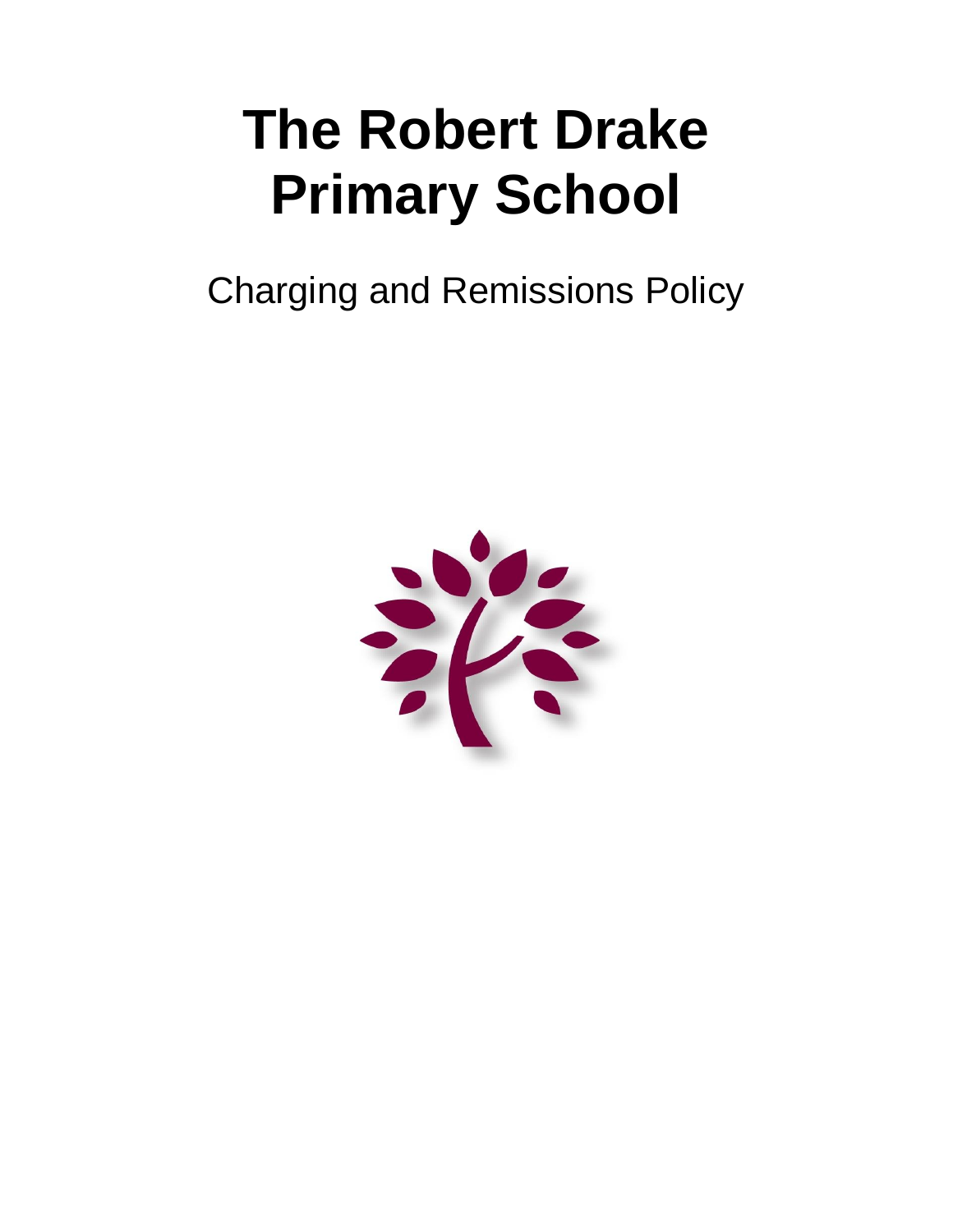# **CHARGING AND REMISSIONS POLICY**

#### **Introduction**

This policy has been formulated in accordance with DfE guidance: Charging for School Activities (May 2018). Sections 449-462 of the Education Act 1996 set out the law on charging for school activities in schools in England.

## **Aims**

The aim of this policy is to set out what charges will be made for activities, what remissions will be implemented and the circumstances under which voluntary contributions will be requested from parents/carers.

#### **Responsibilities**

The Governing Body has overall responsibility for determining the content of the policy. The Headteacher has delegated responsibility for implementation. Any determinations with respect to individual parents/carers will be considered by the Headteacher and jointly approved by the Governing Body.

#### **Optional Extras**

Charges will be made for some activities that are known as "optional extras". Where an optional extra is being provided, a charge will be made for provision of materials, books, instruments, or equipment. Optional extras are:

education provided outside of school time that is not:

a) part of the National Curriculum;

b) part of a syllabus for a prescribed public examination that the pupil is being prepared for at the school; or

- c) part of religious education.
- examination entry fee(s) if the registered pupil has not been prepared for the examination(s) at the school;
- transport that is not required to take the pupil to school or to other premises where the local authority/governing body have arranged for the pupil to be provided with education; and
- board and lodging for a pupil on a residential visit.

In calculating the cost of optional extras an amount may be included in relation to:

- any materials, books, instruments, or equipment provided in connection with the optional extra;
- the cost of buildings and accommodation;
- non-teaching staff;
- teaching staff engaged under contracts for services purely to provide an optional extra, this includes supply teachers engaged specifically to provide the optional extra; and
- the cost, or a proportion of the costs, for teaching staff employed to provide tuition in playing a musical instrument, where the tuition is an optional extra.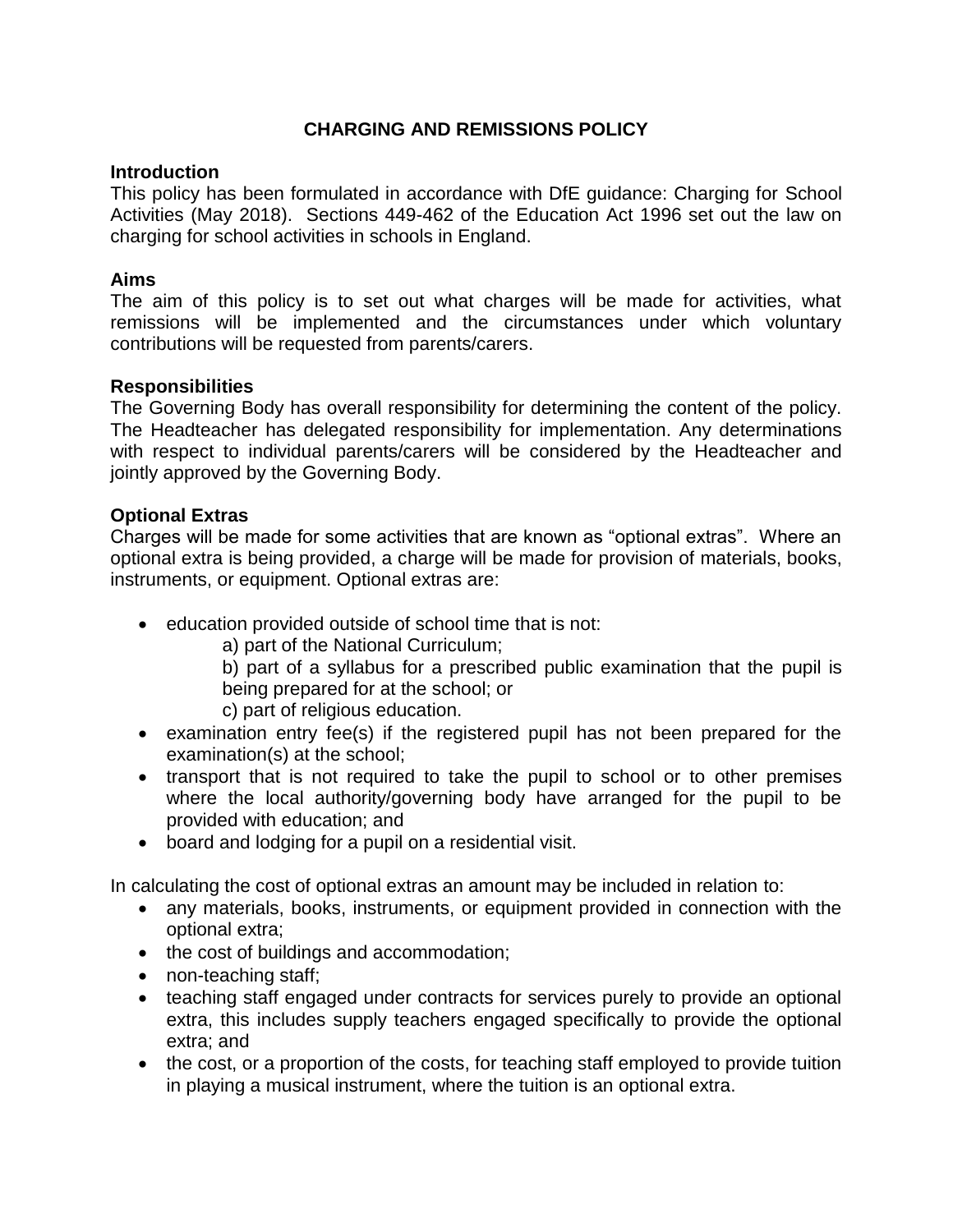Any charge made in respect of individual pupils will not exceed the actual cost of providing the optional extra activity, divided equally by the number of pupils participating.

Participation in any optional extra activity will be on the basis of parental choice and a willingness to meet the charges. Parental agreement is therefore a necessary prerequisite for the provision of an optional extra where charges will be made.

#### **Voluntary Contributions**

The Headteacher and Governing Body may ask parents for a voluntary contribution towards the cost of:

- any activity which takes place during or outside school hours which does not form part of ordinary curriculum provision
- school visits
- school equipment
- school funds generally

Any contribution requested is voluntary and no pupil will be excluded from the activity or treated differently because their parents have not made a contribution. However, where there are not enough voluntary contributions to make the activity possible, and there is no way to make up the shortfall, then it will be cancelled.

Any reference in this policy to "contributions" rather than "charges" means a voluntary contribution.

#### **Educational Visits**

The school arranges regular educational visits for all pupils. The majority of these visits take place within school hours.

Visit locations are selected with potential costs in mind. The school endeavours to avoid very expensive locations and arranges competitive prices with local coach companies.

The school requests a contribution towards covering the costs of the visit. The school does not make a profit from these contributions. Any contribution requested will not exceed the actual cost of providing the visit, divided equally by the number of pupils participating. It will not therefore include an element of subsidy for any other pupils wishing to participate in the activity whose parents are unwilling or unable to pay the full charge.

If a child misses a trip through ill health and their parents have already contributed to the cost then the school will try to refund some of the money paid. The percentage refund will vary according to the factual circumstances but is unlikely to exceed 50% of the cost.

#### **Residential Trips**

The Robert Drake Primary School will charge for the cost of board and lodging during residential school trips. This cost will not exceed the actual cost of the provision.

Where the trip takes place wholly or mainly during school hours, pupils whose parents are in receipt of the following support benefits will, in addition to having a free school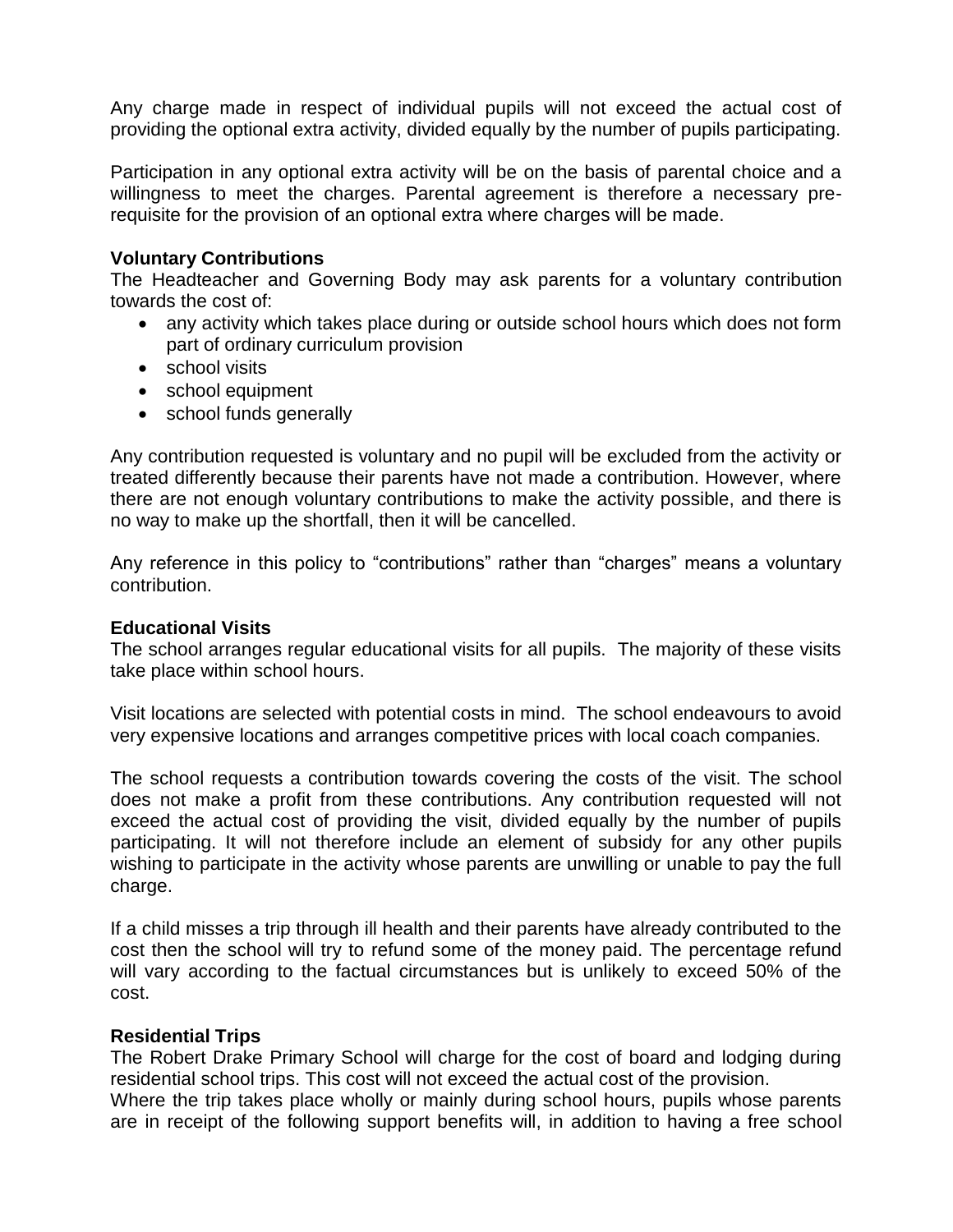lunch entitlement, also be entitled to the remission of board and lodging charges (funded by the Pupil Premium Grant):

- Universal Credit in prescribed circumstances (such circumstances to be prescribed when Universal Credit is fully rolled out);
- Income Support;
- Income Based Job Seekers Allowance;
- support under part VI of the Immigration and Asylum Act 1999;
- Child Tax Credit, provided that Working Tax Credit is not also received and the family's income (as assessed by Her Majesty's Revenue and Customs) does not exceed £16,190 (Financial Year 2013/14);
- The quarantee element of State Pension Credit;
- An income related employment and support allowance that was introduced on 27<sup>th</sup> October 2008 and

Guidance on school policies for Learning, Outside the Classroom, including charging is available at [http://www.lotc.org.uk/wp-content/uploads/2012/05/GCharging-Policy-](http://www.lotc.org.uk/wp-content/uploads/2012/05/GCharging-Policy-Updated-PDF-1APR09.pdf)[Updated-PDF-1APR09.pdf](http://www.lotc.org.uk/wp-content/uploads/2012/05/GCharging-Policy-Updated-PDF-1APR09.pdf)

# **Instrumental Music Tuition**

A charge will be made for instrumental music tuition provided individually, or to groups of any size, provided that the tuition is provided at the request of the pupil's parent / carer. (See Charges for Music Tuition (England) Regulations 2007).

## **Swimming Lessons**

Parents/carers are asked for a voluntary contribution to cover costs of pool hire, transport and the swimming tutors.

## **Visiting Performers, Theatre Groups and Curriculum Experts**

During the school year the school may also arrange for various visitors to come into school to work with and perform to the children. The cost of these extras is usually met from school funds. However, occasionally the school may ask for a small contribution from parents/carers towards the total costs.

## **Charges for Finished Products**

The school will make a charge to cover the costs of materials/ingredients for subjects such as design or food technology where the parents/carers have indicated in advance that they would like their child to bring home the finished product.

## **School Meals**

School meals are purchased from an outside provider and these are provided to children in receipt of Free School Meals entitlement at no cost. Key Stage 1 pupils are provided with a school meal at no cost under the Government's Universal Free School Meals Scheme. Key Stage 2 pupils and members of staff may purchase a meal at the price charged by the caterer. (Adult meals are subject to VAT). The school may add a small administration fee.